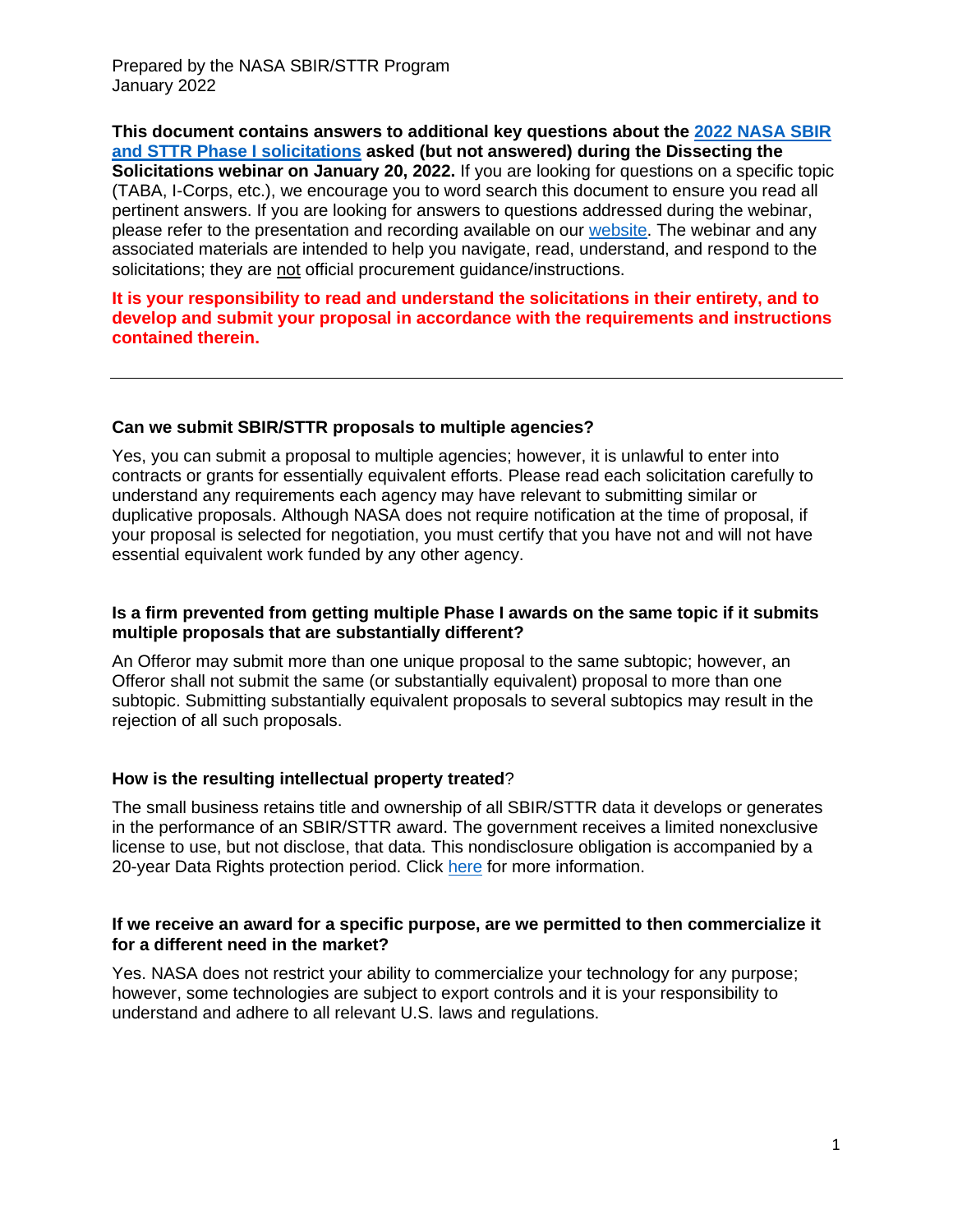## **Can SBIR/STTR funding be used for innovative startups used on Earth, who also want to expand to Space?**

Yes. Many SBIR/STTR technologies are relevant to both Earth and Space.

## **If we have a finished prototype, but it hasn't been tested (and therefore, there is no data to prove efficacy), may we still apply for Phase I?**

Refer to the subtopics and determine if the innovation fits the requirements. In some cases, there may be an opportunity to take an existing prototype and conduct proof of concept or feasibility work.

## **Are you accessible for general questions during the communications blackout period?**

To ensure fairness, questions relating to the intent and/or content of research subtopics in the solicitations cannot be addressed during the open solicitation period. Only questions requesting clarification of how to submit your proposal package and other administrative matters will be addressed. We recommend contacting the NASA SBIR/STTR program Helpdesk with these questions at [sbir@reisystems.com](mailto:sbir@reisystems.com) as soon as possible.

Communications and dialogue with industry regarding other technical work or other points of mutual concern not related to the open solicitations or proposals to be submitted thereunder are not restricted and are encouraged. These include:

- Limited communications between Technical Monitors (TMs) and Contracting Officer's Representatives (CORs) specifically regarding the technical performance and progress of current ongoing contracts;
- Attending company debriefs and meetings to be familiar with technology developments under current and ongoing contracts; and
- Communications regarding needs, utilization, infusion, and commercialization. Examples include:
	- o Discussions about use of NASA facilities;
	- o I-Corps customer discovery interviews;
	- o Technology infusion planning; and
	- o Facilitation of SBIR/STTR technology commercialization.

#### **How do we find NASA scientists/engineer contact information to engage in dialogue** *outside of* **the blackout period? Is there any way to get feedback from NASA regarding the fit of our technology to a research topic/focus area?**

Center Technology Transition Leads (CTTLs) are a vital resource for prospective and current SBIR/STTR participants. They may be able to answer your questions or connect you with other NASA experts. You can find contact information for CTTLs [here.](https://reisystemsinc257.sharepoint.com/sites/snt/nasa/sbir/Communications/NASA%20Outreach%20&%20Events/001%20-%20Events/Webinars/Webinar%204/https/sbir.nasa.gov/contacts)

To determine which CTTL to contact, you may choose (1) the center geographically closest to you or (2) the center(s) most closely associated with your technology, as each solicitation subtopic includes lead and participating centers. Once you've determined the center(s) of interest, you can reach out to those CTTLs.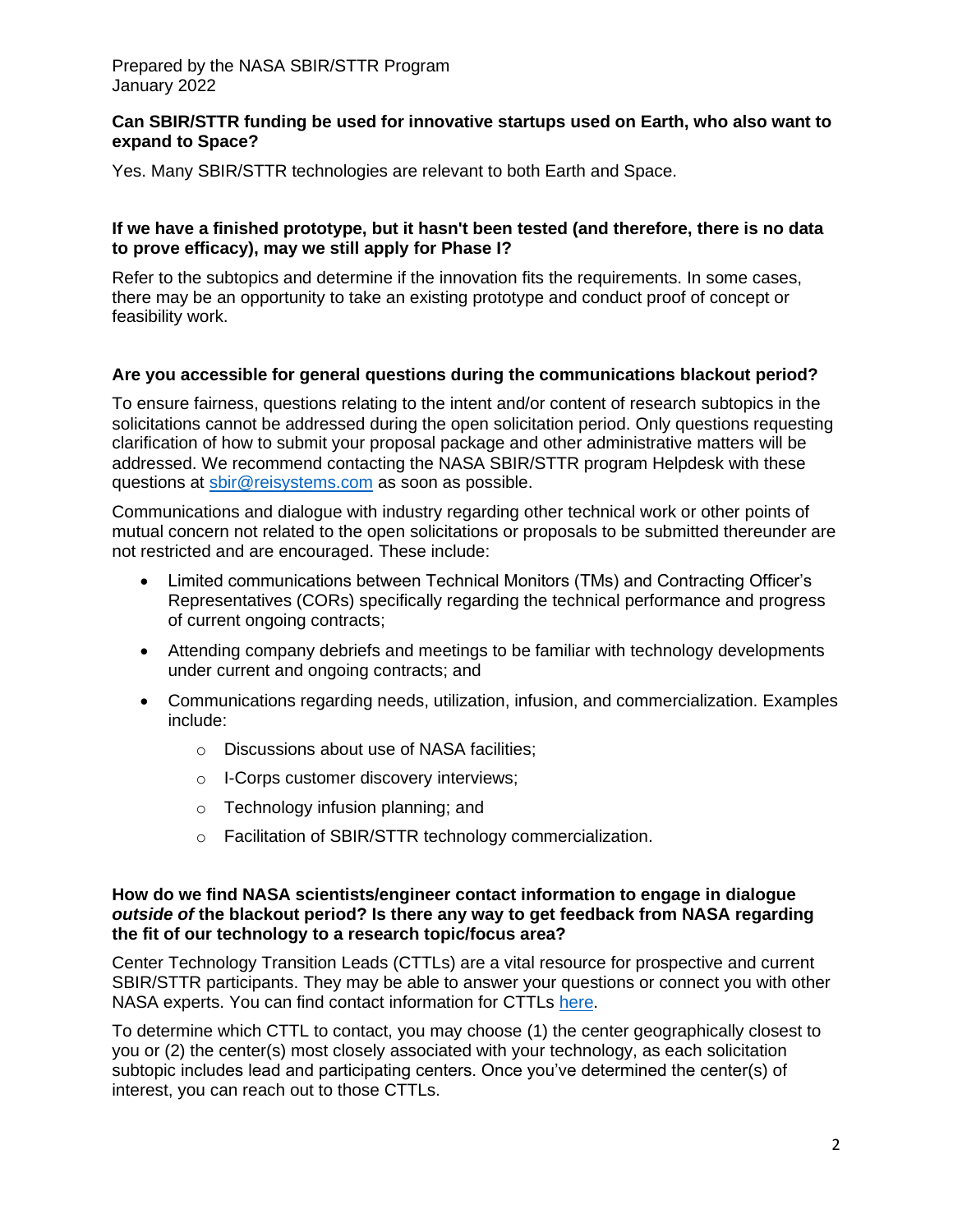As a reminder, all NASA personnel are prohibited from addressing solicitation-specific questions during the solicitation open period.

## **Our NASA partner would like to have details on what they need to do to be the sponsor.**

NASA personnel are prohibited from sponsoring an SBIR/STTR proposal. If your proposal is selected for negotiations, you will be assigned a NASA Technical Monitor at Phase I or a Contracting Officer's Representative (COR) at Phase II at the time of award.

## **Is there a minimum length of time a business must have been in existence before submitting a proposal? Are sole proprietorships allowed or must it be a more formal entity?**

You must qualify as a Small Business Concern (SBC) as defined by SBA regulations at 13 C.F.R. § § 701-705 to receive an award. There is no minimum length of time a business must have been in existence and individual proprietorships that otherwise meet the criteria are eligible.

### **Does non-use of TABA and I-Corps reduce chance of award vs. another proposal which does use them?**

No. TABA and I-Corps requests are not considered during evaluation of your proposal.

# **If you win an SBIR and an STTR, can you get TABA funding for both?**

Yes. You may request TABA for each award.

# **Can the TABA vendor be a non-profit, or possibly a college group?**

All TABA vendors must be a legal business in the United States. NASA will review the U.S. Government-wide System for Award Management (SAM) excluded parties list to ensure the proposed TABA vendor can receive Federal funds.

#### **Do TABA vendors need to be approved before proposal submission?**

No. NASA will review your request for TABA funding—including information about the existence and capabilities of the proposed vendor—if the completed proposal package is selected for a Phase I award.

### **Section 1.7 of the SBIR solicitation suggests up to \$10,000 in funding can be provided for I-Corps. Should billings be separated for the I-Corps effort or is that amount added to the Phase I funding?**

I-Corps funding is provided as a training grant, separate from your Phase I contract.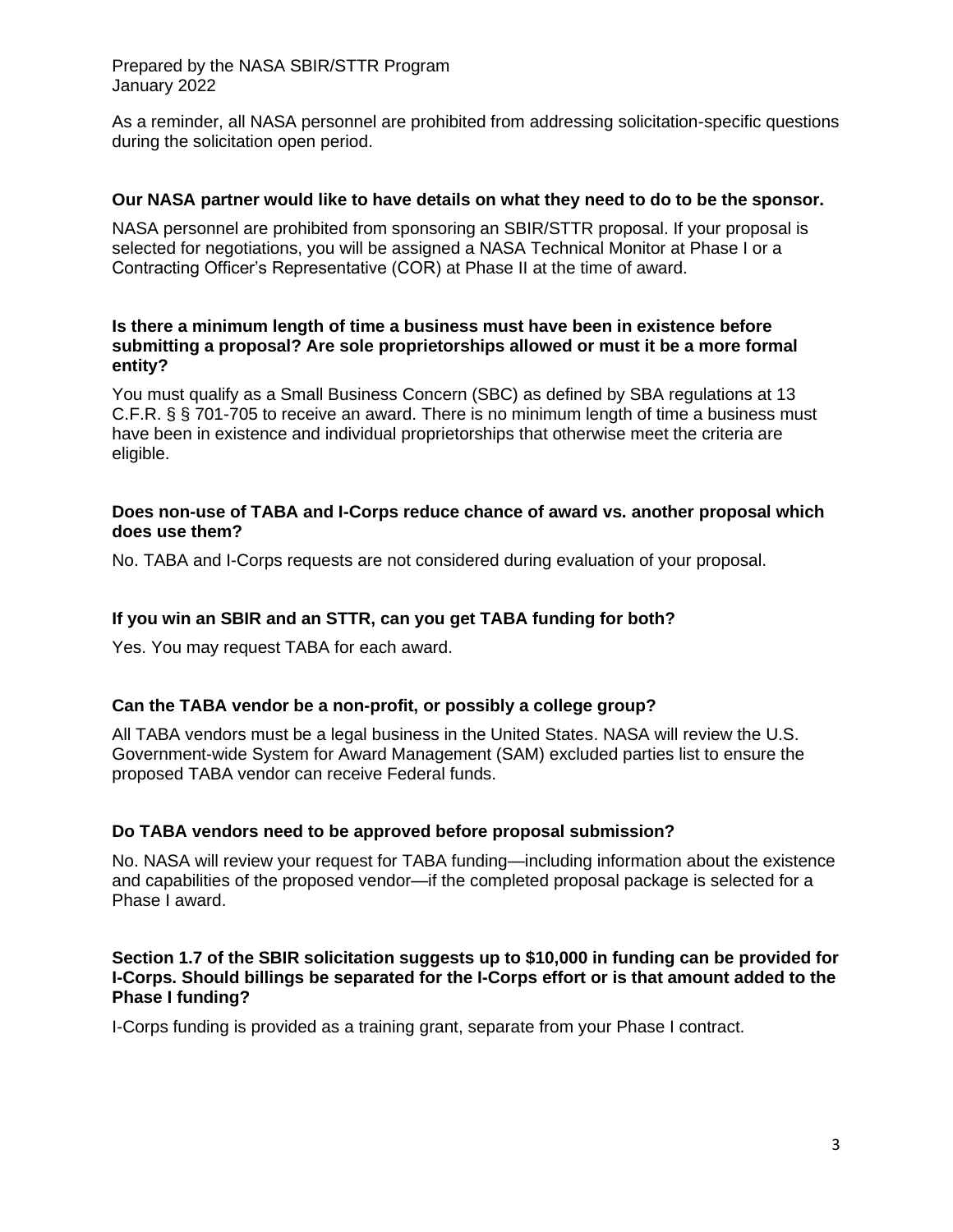# **Is time involved in I-Corps billable to SBIR/STTR contract?**

No. The training grant that is provided is to cover the costs to participate in the program.

## **Should I-Corps progress be referenced in status reports?**

Reporting requirements related to I-Corps would be detailed in the associated training grant, separate from your Phase I contract. However, to the extent that the results of your I-Corps progress are relevant to the reports you submit under your Phase I contract, you may elect to include it.

## **Are we allowed to pay staff with awarded funds or just use for the project?**

Salaries and wages of your employees are allowed by the Federal Acquisition Regulation (FAR) and all SBIR/STTR agencies, so your cost proposal should show a reasonable number of hours and compensation for each person who is contributing to the research and development (R&D).

## **Can we factor costs from the \$150K to pay for employees during the waiting period between SBIR Phase I and SBIR Phase II (i.e., once we are done with Phase I and until Phase II award decision is made)?**

No. The Phase I proposal should include only those costs directly allocable to the Phase I effort. If you submit a Phase II proposal and it is selected, you will negotiate a separate contract from your Phase I. NASA is not responsible for any monies expended by the firm before award of any contract.

## **Is there a guide available for budgeting and deciding on appropriate rate (and to buffer for unexpected expenses)?**

Offerors with questions about the appropriate classification of costs and development of indirect rates are advised to consult with an accountant who has experience in government contracting and cost accounting principles. The U.S. Small Business Administration (SBA) also has resources available on accounting and finance, including this tutorial titled ["FAQ Regarding](https://www.sbir.gov/tutorials/accounting-finance/tutorial-1)  [Budgeting Basics."](https://www.sbir.gov/tutorials/accounting-finance/tutorial-1)

#### **Is there a limit on subcontracting cost?**

Yes. Subcontracting limits are expressed in the solicitations as percentages of total cost. You calculate the percentages by the total cost of the proposed subcontracting effort, to include the appropriate overhead (OH) and general and administrative expenses (G&A), in comparison to the total effort funded by the government (total contract price including cost sharing, if any, less profit, if any).

## **For an SBIR, the small business must do 67% of the work. Is that 67% of the labor hours or 67% of the total funds?**

Subcontracting limits are expressed in the solicitations as percentages of total cost. For SBIR, the proposed subcontracted business arrangements, including consultants, must not exceed 33 percent of the research and/or analytical work [as determined by the total cost of the proposed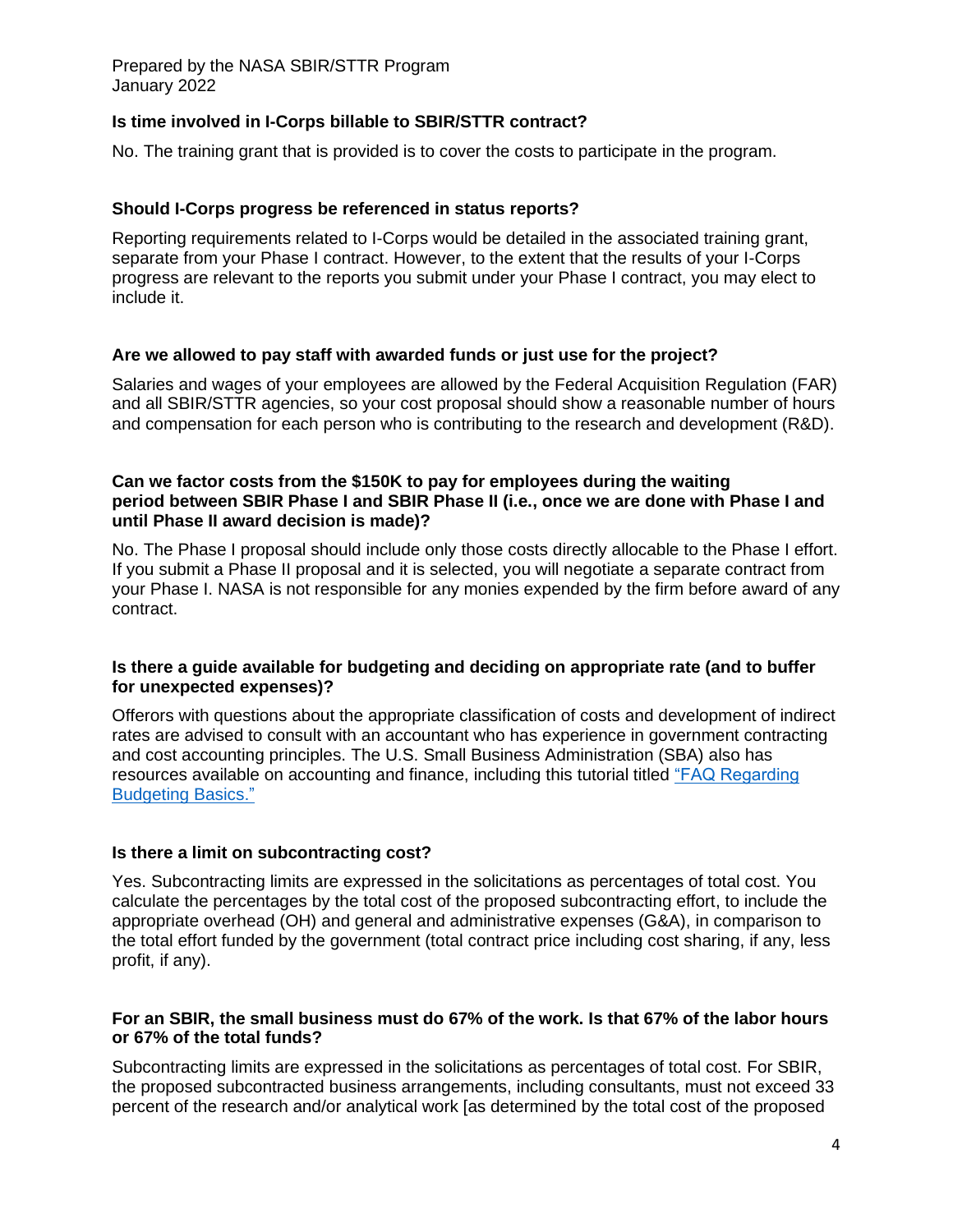subcontracting effort, to include the appropriate overhead (OH) and general and administrative expenses (G&A), in comparison to the total effort funded by the government (total contract price including cost sharing, if any, less profit, if any)].

## **The allowability / limitations of 1099 / contract employees in the small business portion of the budget is not clear to me.**

In most cases, these individuals may be considered subcontractors or consultants and would be held to the subcontract/consultant limitations since they are not full-time employees of the proposing small business.

# **What is the process for incorporating consultants who have their own U.S. LLC entities? That is, they bill through their own LLC and want to participate in our SBIR effort as a Subject Matter Expert.**

Use of Subcontractors and Consultants is addressed in Chapter 3.5.3.4 of the solicitations.

# **What Technology Readiness Level (TRL) is expected before a company submits its first SBIR proposal?**

Phase I typically covers research and development across TRLs 1-3. Each subtopic writeup includes expectations related to Phase I research results and expected TRL range at the completion of the project.

## **Is Phase I appropriate for an unsolved additive piece to a new, novel, and needed technology that is TRL 7?**

Phase I typically covers research and development across TRLs 1-3. Each subtopic writeup includes expectations related to Phase I research results and expected TRL range at the completion of the project. You would need to determine if the unsolved additive piece fits the requirements of the subtopic to determine if this is an option.

**What recommendations do you have for solo founders with ideas but see reaching the required technical depth of an SBIR in six months insurmountable?**

*Related question:* **If our R&D team has less experience or is unconventional, what things can we do to overcome that disadvantage?**

## *Related question***: Do you have any advice for younger proposers? What can we do to demonstrate competency?**

Some opportunities you may consider are:

- Joint ventures or limited partnerships (provided the entity created qualifies as an SBC)
- Partnering with a Research Institution on an STTR proposal
- Subcontracting to more experienced firms
- The [NASA Mentor-Protégé Program](https://www.nasa.gov/osbp/mentor-protege-program.)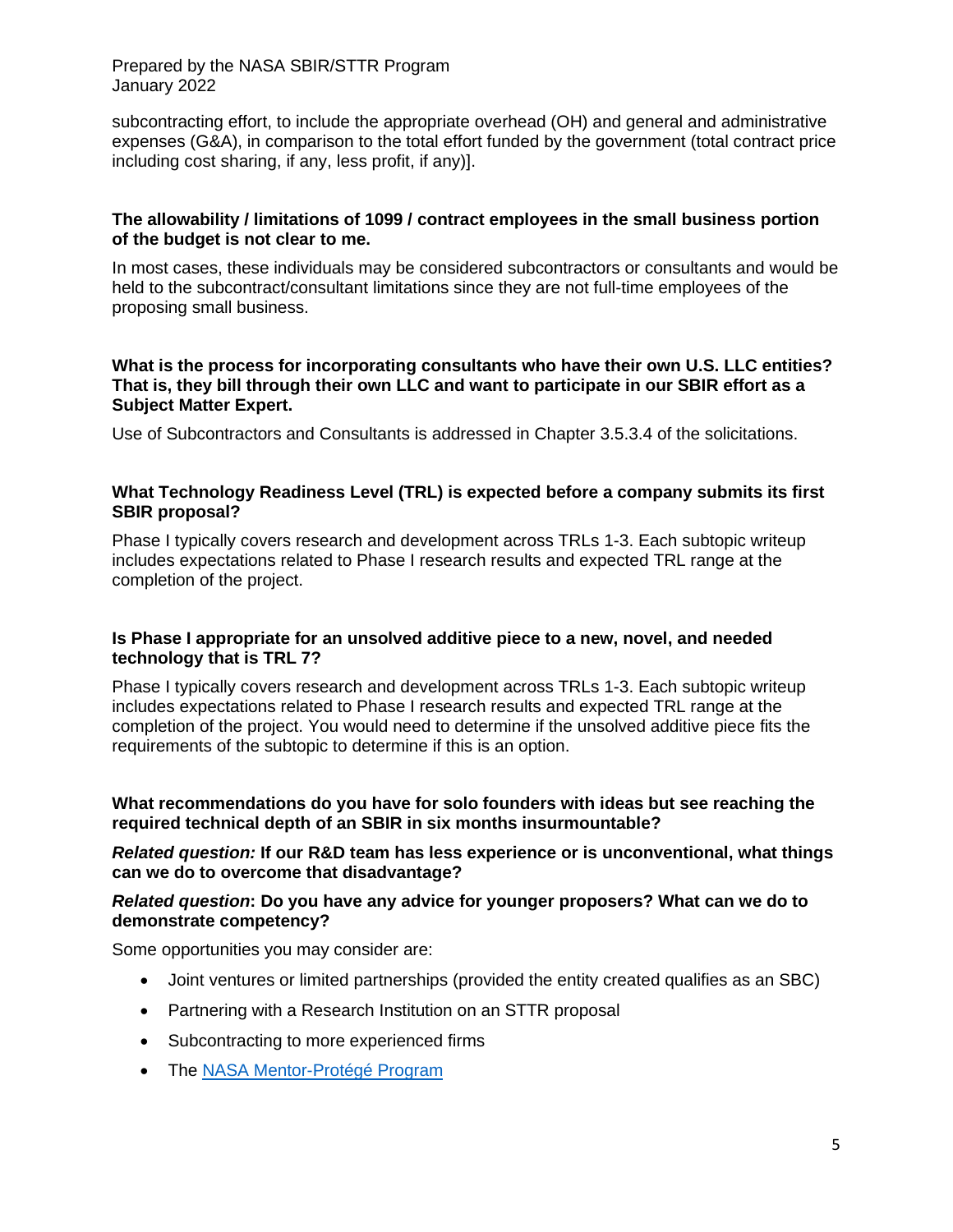# **Are there any benefits or resources for veteran-owned businesses?**

SBA offers [support for veteran](https://www.sba.gov/business-guide/grow-your-business/veteran-owned-businesses.) business owners in the form of training, loan programs, and assistance accessing federal contracting programs like SBIR/STTR.

## **Can I partner with a university on an SBIR topic?**

Universities, or university personnel, may be subcontractors on SBIR proposals. The subcontractor arrangement is different from the formal partnership that is a requirement of STTR; please refer to the appropriate solicitation for more information.

## **If a small business wants to submit for an STTR, what qualifies as a research institution?**

The research institution must be owned and operated exclusively for scientific or educational purposes, non-profit, and located in the United States. Research institutions eligible to participate in the STTR program include nonprofit colleges or universities, domestic non-profit scientific/research organizations, and Federally Funded R&D Centers (FFRDC).

## **Can an FFRDC partner with a small business to submit as either an STTR or SBIR?**

For SBIR, a FFRDC may be a subcontractor to a small business. For STTR, an FFRDC would qualify as the partnering research institution necessary to propose to the solicitation.

## **If we hire someone that would be a better candidate for Principal Investigator (PI) for a project, can the PI be changed between the proposal and the negotiated contract?**

It is possible; however, any changes made to a NASA contract will require approval of the Contracting Officer and the NASA SBIR/STTR Program Office.

#### **Is it possible to put together a R&D team and PI contingent on winning the award? In other words, can a team be put together ad hoc "on paper" and then actually come together to do the project if funding is secured?**

Offerors are required to register with **[SAM](https://sam.gov/content/home)** prior to submitting a completed proposal package. To be eligible for SBIR/STTR awards, the firm must be registered under the applicable North American Industry Classification System (NAICS) codes for the Phase I and II awards (codes 541713 or 541715). Offerors without an active SAM registration by the due date for a completed proposal package will be ineligible for award.

Regarding personnel, the qualifications of the proposed Principal Investigators/Project Managers, supporting staff, and consultants/subcontractors, if any, will be evaluated for consistency with the research effort and their degree of commitment and availability.